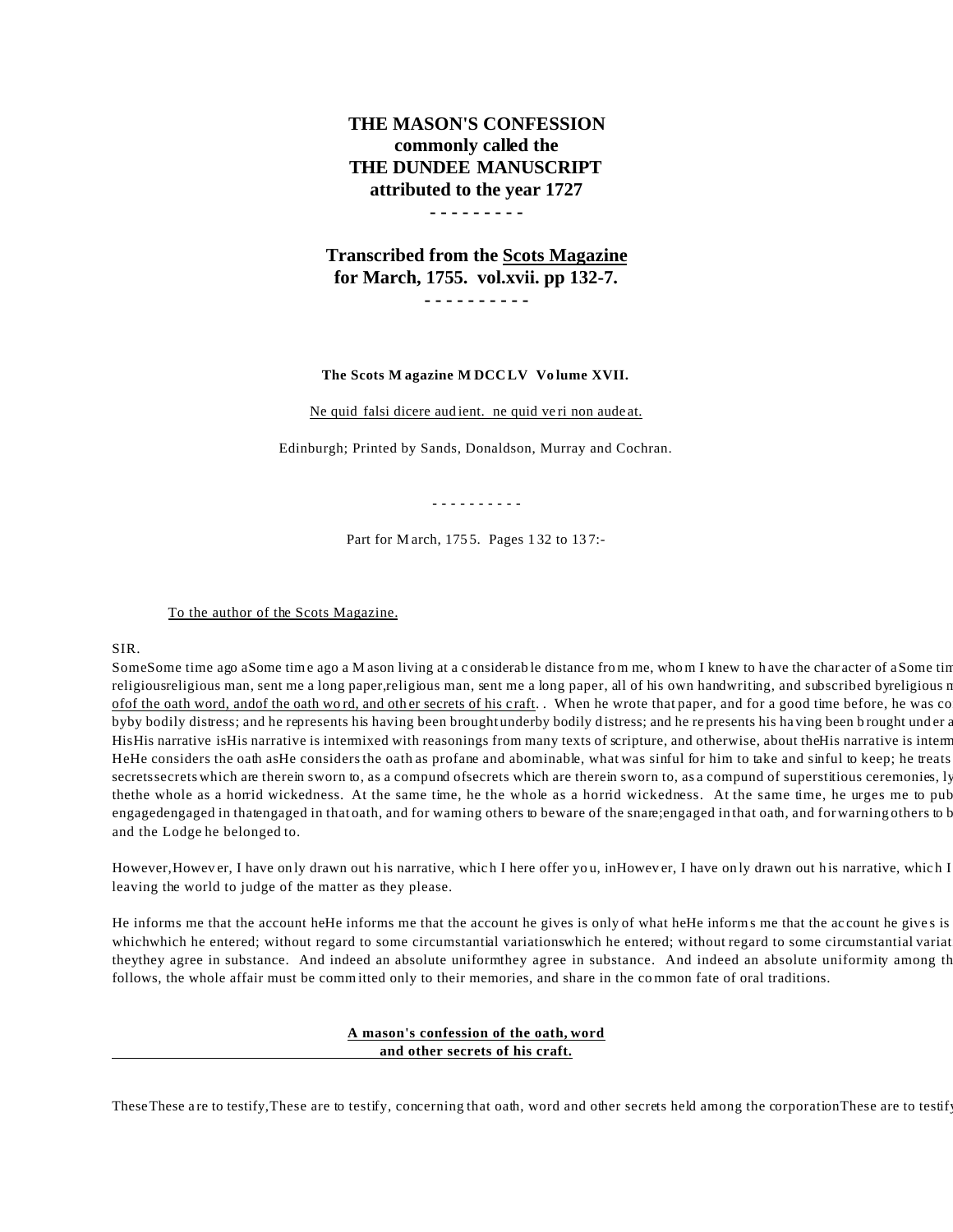taken under the same, by sundry of them gathered to gether and met at  $D_$  about the year 1727.

## **Concerning the oath**

AfterAfter one comes in at the door, he that keeps the door, looses theAfter one comes in at the door, he that keeps the door, looses the hishis breeches, and requires him to deliver any metal thing he has upon him. He is madehis breeches, and requires him to deliver any mo then the square is put three then the square is put three times round his body and applied to his breast, the then the square is put three tin hishis bare elbow on the Bible with his hand lifted up; and he swears, "As I shall answer before God at the great day, and thisthis Company, I shall heal and conceal, or not divulge and make known the secrets of the Mason-word, this Company, I shall heal and co bound, bound, not to write them on paper, parchment, timber, stone, sand, snow, &c.) underbound, not to write them on paper, parchment, outout from beout from beneath my chowks, and my heart out from beneath my left oxter, and my body buried within the sea-mark, where it ebbs and flows twice in the twenty four hours."

ImmediatelyImmediately after that oath, theImmediately after that oath, the administrator of it says, "YouImmediately after that oath, the takentaken under thattaken under that oath, I knew not what these secrets were which I was not to divulge, havingtaken under that oath, I OneOne person in the Lodge instructed me aOne person in the Lodge instructed me a little about theirOne person in the Lodge instructed and another person in the Lodge, whom I then chused to be my instructor till that time twelve-month, many called my intender; ---- There is a ---- There is a yearly imposing of ---- There is a yearly imposing of that oath in admissions among the said craft t as it is termed, being the 27th of December.

## **Concerning the word.**

AfterAfter the oath,After the oath, a wordAfter the oath, a word in the scriptures was shown me, which, said one, is the mason-word. The w They say Boas is the mason-word, and Jachin a fellow-craft-word. The former is shewn to an entered apprentice a fellow-craft-word. T he has swornhe has sworn the oath; and the latter is shewn to one that has been ahe has sworn the oath; and the latter is shewn to one that a higher deg ree in their lod ge, after he has sw orn the oath again, or de clared his ap probatio n of it.

### **Concerning the other secrets**

I shall next shew a cluster of different sorts of their secrets.

First, First, then, three chalkFirst, then, three chalk lines being drawn on the floor, about an equal distance, as at A.B and C: the master of t stands at P<sub>1</sub>, and the fellow-crafts, with the wardens and entered apprentices, on, and the fellow-crafts, with the wardens and entered appr the last entered apprentice at p.

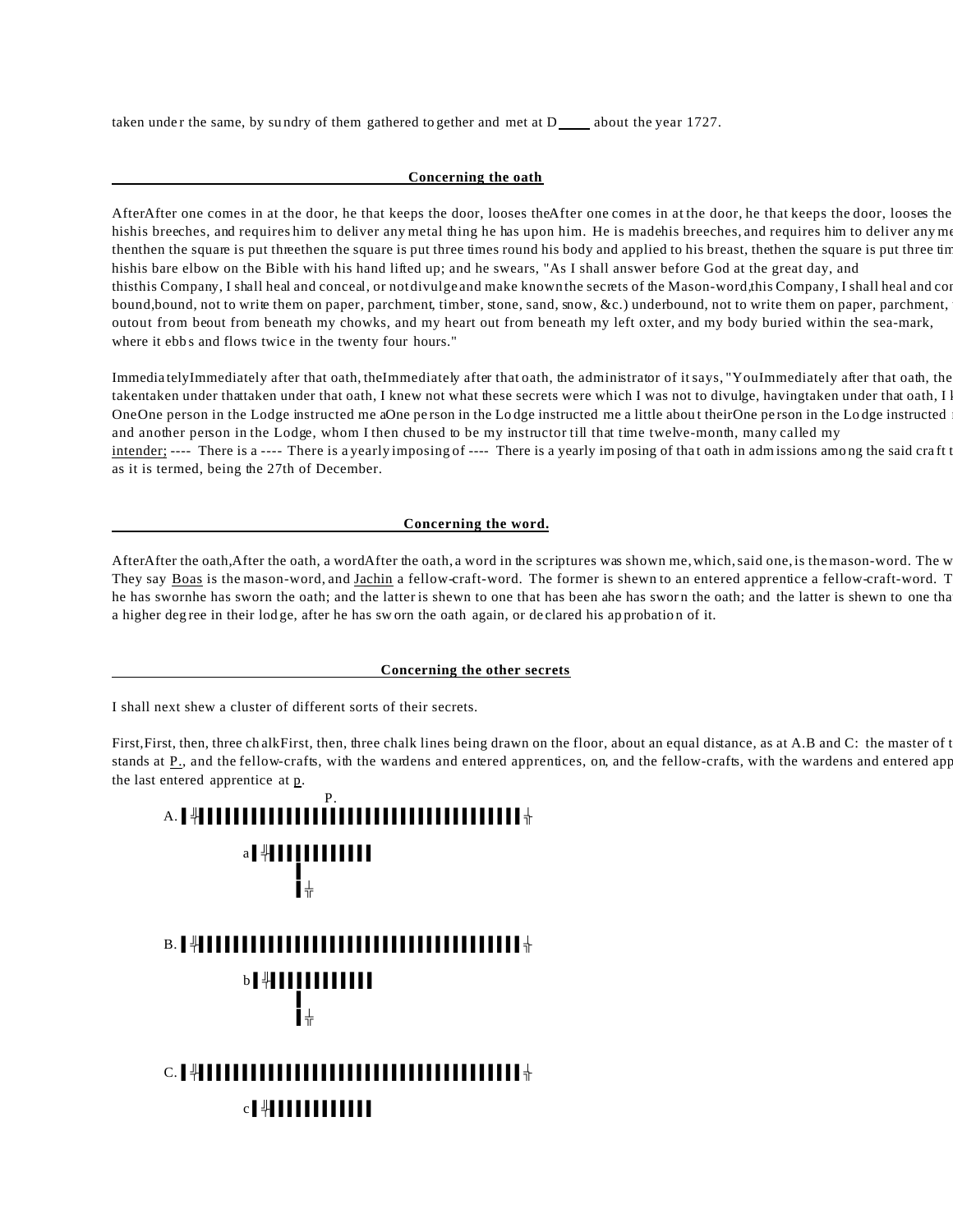

|<br>|⊥

%-

ff

und and the state of the state of the state of the state of the state of the state of the state of the state o

sayssays the master, "Come forward". says the prentice "I wsays the master, "Come forward". says the prentice "I wot says the mas you." you." no coming over the line with one foot, whileyou." no coming over the line with one foot, while he sets the other square shoulder, a nd says, "G ood da y, gentlemen."

Coming Coming o ver the second line with one foot, while he sets the other square off at  $\underline{b}$ , he lays the right hand on the left side andand says, "God be here". Coming over the third line with one foot, while he sets the other squareand says, "God be here". Coming rightright hand on the right kneeright hand on the right knee andright hand on the right knee and says, "God bless all the honoura ble brethre his body when on the bare knee, so he comes over these lines setting his feet thrice in the form of a square.

question. What say you? answer. Here stand I. (with his feet in the form of a square) younger and la. Here stand I. (with his f apprentice. ready to serve my master from the Monday morning to the Saturd ay night, in all lawful employments.

Q. Who made you a Who made you a mason? A. God Almighty, a holy will made me a mason; God Almighty, a holy will made me a mason prentices made me a mason.  $N.B.$  To the best of my remembrance the whole lod ge present did not exceed twenty persons; but so I was taught to answer which I can give no reason for.

Q. Where's your master? Where's your master? A. He's He's not so far off but he may be found. \_\_\_\_ Then if the square be at hand, it onon the stone at which they are working; and if not, the feet are seton the stone at which they are working; and if not, the feet are set in posture posture he stands in while he repeats posture he stands in while he repeats his secrets and so the square is acknowledged to be master

 $Q$ . How set you the How set you the square?  $\underline{A}$  on two irons in the wall; if two will not three will; and that makes both square and level.  $\underline{\text{N.B.}}$  If they ca, in two irons above and one below, it If they ca, in two irons above and one below, it makes If they ca, in two irons all ca, in but one. And the reason it is said set square and not to hang it is They're not to hang their master.

Q. What's a mason? A. He's a mason that's a mason born, a mason sworn and a mason by trade.

 $Q$ . Where keep you Where keep you the Where keep you the key of your lodge?  $\underline{A}$ . Between my tongue and my teeth, and under a lap of thethe secrets of the secrets of my heart lies; for if I tell anything in the lodge, my tongue is to be taken out from beneath mythe secrets of i mymy heart out from beneath my left oxter, and my body to be buried within themy heart out from beneath my left oxter, and my body t within the twenty-four hours.

Q. What's the key of your lodge? A. A well hung tongue.

Q. Are you a mason? A. Yes.

Q. How shall I know that. A. By sig By signs, tokens and the By signs, tokens and the points of my entry. Master Shew me one of the ShewShew me the first and I'll shew you the second. So the master gives him the sign., with the left hand up the side. So the master g P. Heal and conceal. N.B. The token or grip is by laying the ball of the thumb of The token or grip is by laying the ball of the thun uppermost knuckle of the second finger from the thumb of the other's right hand.

 $Q.$  How many points are there in the word?  $\underline{A}$ . Five.

Q. What are What are these five?  $\underline{A}$ . The word is one, the sign is two, the grip is three, the penalty is four and heal The word is one, the is five.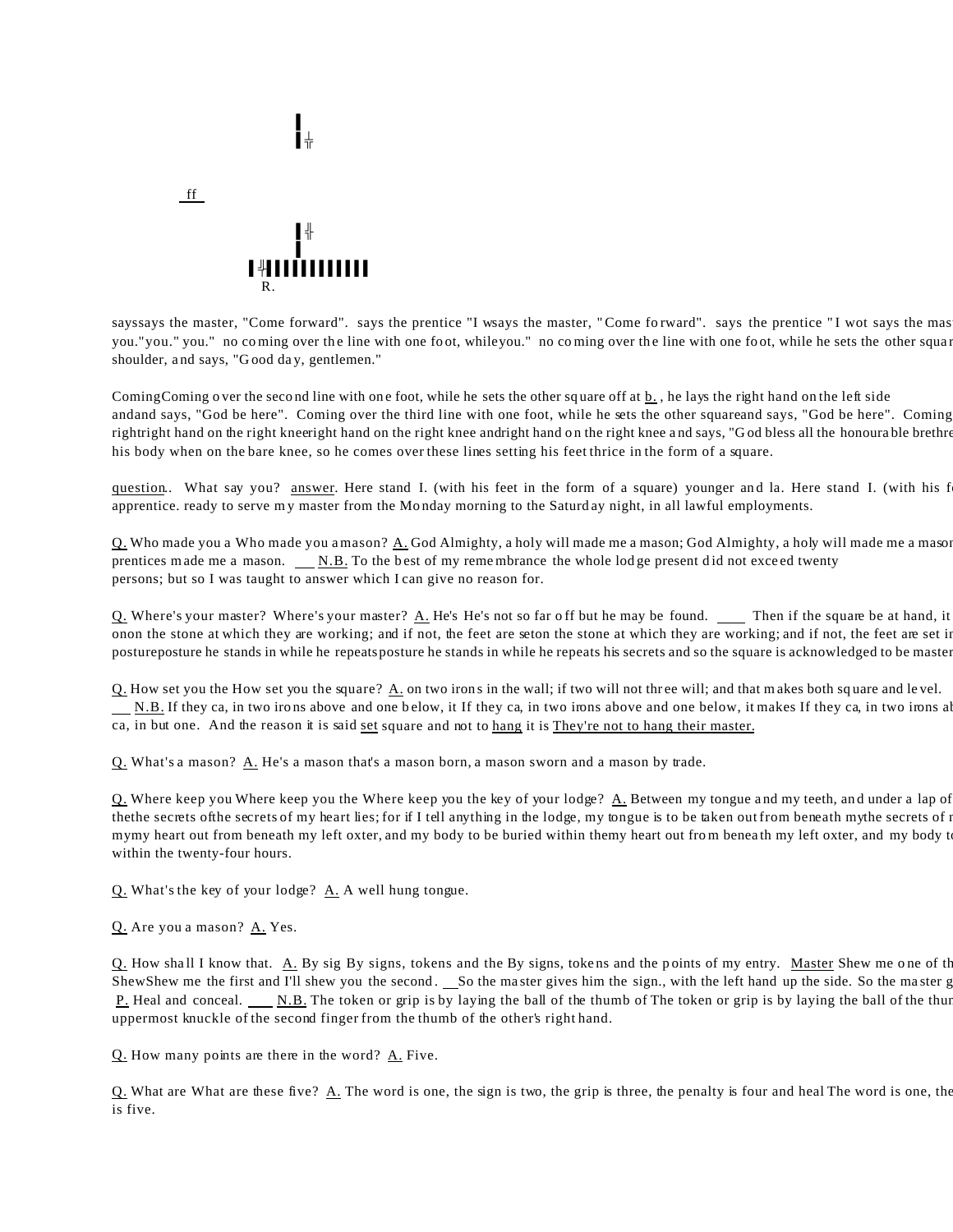Q. Where was you entered? A. In a just and perfect lodge.

Q. What makes a just and perfect lodge? A. Five fellowcrafts, and seven entered apprentices. \_\_\_\_\_ N.B. They do not restrict themselves to this number, though they mention it in form of questions but will do the thing with fewer.

Q. Where Where should the mason-word be given? A. On the top of a mountain, from the crow of On the top of a mountain, from the cr the turtle of a dove.

Q.How many points are there in the square? A. Five.

Q. What are What are these five? A. The square, The square, our master, under God, is one; The level, a two, the plumb rule, a three, the ha ruler four and the gage is five.

The The day that The day that a prentice comes under oath, he gets his choice of a mark The day that a prentice comes under oath, he gets hi soso did I chuse this, so did I chuse this, (The figure is in the MS.) which cost one mark Scots. Herebyso did I chuse this, (The figure is in question, where got you this mark?  $\underline{A}$ . I laid down one and took up another.

IfIf one should come to a mason working at a stone, and say, "That stone lies Boss", the prentice is taught to answer, "It is not so Bass but it may be filled up again." or "It is not so boss as your head would be if your harms were out."

Q. When doth mason wear his flower? A. Between Martinmas and Y ule.

Q. What is mason's livery? A. A yellow cap and B lue breeches meaning the comp asses.

Q. How many Jewels are there in your lodge? A. Three.

 $Q$ . What are these three?  $\underline{A}$ . A square p avement, a d inted ashlar, and a broached do rnal.

 $Q$ . What's the square pavement for?  $\Delta$ . For a master-mason to draw his ground draughts on.

Q. What's the dinted ashlar for? A. To adjust the square.

Q. What's the broached dornal for? A. For me, the younger and last-entered prentice to learn to broach upon.

 $Q$ . How high How high should a mason's seige be?  $\underline{A}$ . Two steeples, a Two steeples, a back, and a cover, knee-high all together. ------N is taught, that the cowansis taught, that the cowans stage is build up of whin stones, that it may soon tumble down again; is taught, that in the lodge, that his neck mayin the lodge, that his neck may be under the drop in rainy we ather toin the lodge, that his neck may be under

Q. Where lies Where lies the cappel-tow?  $\underline{A}$ . Eighteen or nineteen foot and a half from the lodge door; and at the end of it lies the cavell-mell, to dress the stones with. --- N.B. There is no such thing among them as a cappel-tow.

 $Q$ . Where place ye in Where place ye in the lodge?  $\underline{A}$ . On On the sunny side of a hill, that the sun may ascend on't when it rises. -----N.B lodge is a place where masons assemble and work, Hence that assembly or society of masons is called a lodge.

Q. How stands your lodge? A. East and West, as kirks and chapels did of old.

Q.Why so? A. Because they are holy; and so we ought to be.

Q. How many lights are there in your lodge? A. Three.

Q. What are these three? A. The sou th-east, south and south-west.

Q.How many levels are there in your lodge? A. Three.

Q. What are these What are these three?  $\underline{A}$ . The sun, the The sun, the sea and the level.---N.B. I can give no reason why the sun an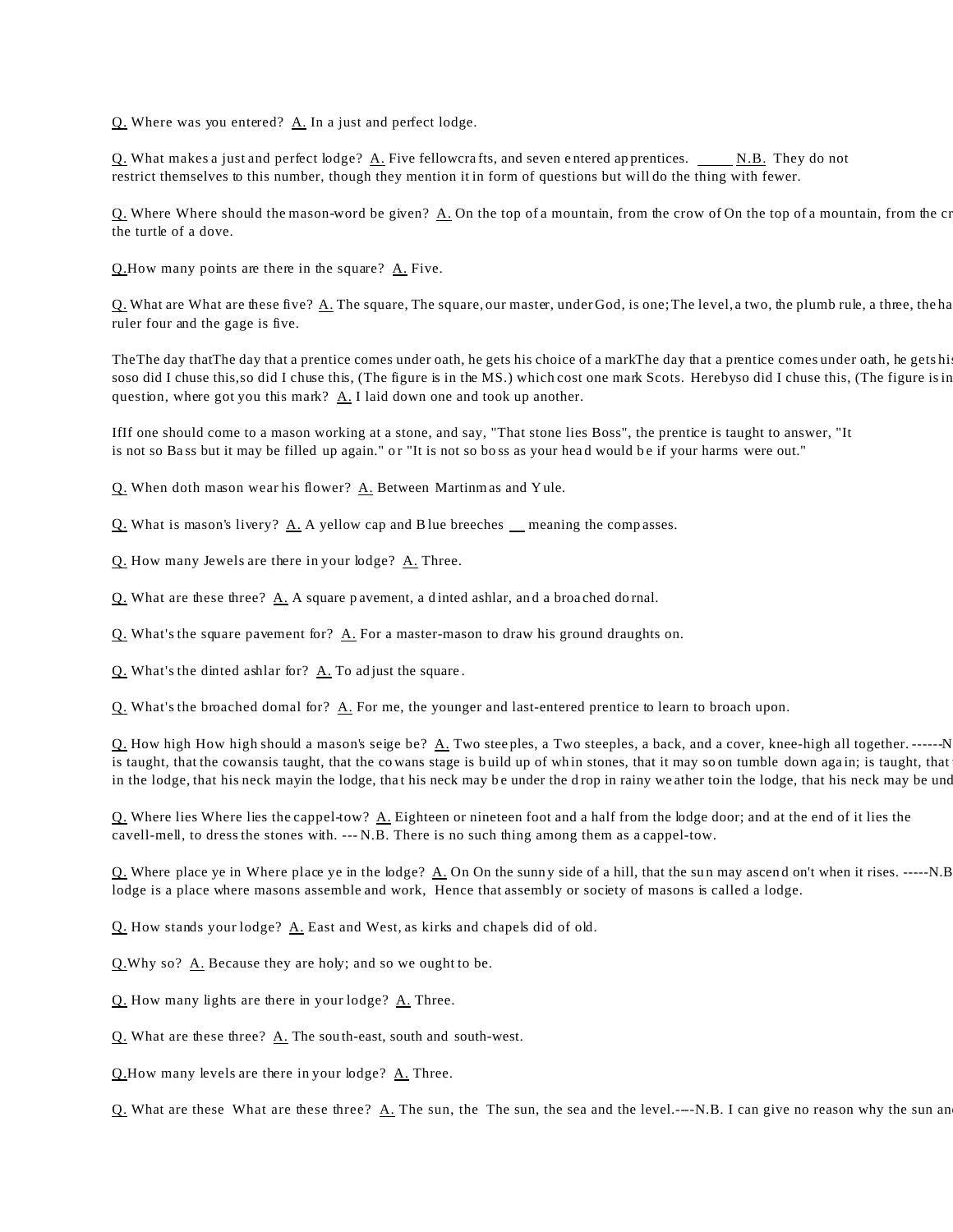calledcalled two of their levels, but so they will have it. --- To be particular in called two of their levels, but so they will have it. --- T south-eastsouth-east corner of the lodge, and the fellow-crafts next to him, and next to them the wsouth-east corner of the lodge, and prentices, and how their seiges stand distant from another, and the tools they work with, is not worth while.

Q. Where lay you the key of your lodge? A. Two feet from the lodge door, beneath a green divot. Two feet from the lodge door, beneath a of their oath under which the secrets of the lodge are hid from the <u>drop;</u> that is from the un-entered prentice, or any others not of their soc iety, whom they c all drops.

Q. How long should a prentice wear his shirt?  $\underline{A}$ . Till there  $\underline{A}$  in the show in Till there be nine knots in it; three up the back, and the back, and the values of  $\underline{A}$ . Till there  $\underline{B}$  in the values of arm.

There There are likewise various other signs, which they distinguish or discern themselves by. As, if one There are likewise various other andand to send for another mason, heand to send for another mason, he does it by sending a piece of paper, with a square folded in at thear hehe squeese it in his hand, when it is opened out, the mark where the square point was folded in, is the thing that's noticed. Or, Or, if he send his glove, then the square put on Or, if he send his glove, then the square put on the Or, if he send his glove, then the squa thing.

To To find another by drinking, one says, "Drink". The other answers "No". To find another by drinking, one says, "Drink". The other an answers, "A fter you is good manners" Again he saith " Drink I warrant you". A nd then he tak es it.

Coming Coming to a house where masons may be, he is to knowck three knocks Coming to a house where masons may be, he is to knowck thethe sign of the rightthe sign of the right hand up the leftthe sign of the right hand up the left side; or if riding, he is to strike the horse of their language is not known, he is to kneel with one k nee, holding up his hand b efore the masons.

IfIf oneIf one coming into a company, wants to know whether there be a mason in the same; as he comesIf one coming into a company, toto stumble, and says, "The days for seeing, the to stumble, and says, "The days for seeing, the night's for heto stumble, and says, "There"There is no difference between a dun cow and"There is no difference between a dun cow and a dun"There is no difference betwee sayssays the fellow? He answers, "I saysays the fellow? He answers, "I say nothing but what I may say again.says the fellow? He answers, here is no difference between a dun control. a dun humble cow."

A mason's horse is found out among others by the left foot stirrup being laid up.

ToTo know if one or more masonsTo know if one or more masons be in a company which one meets onTo know if one or more masons there, he says, "A man walks." If more be there the answer is "Men walk" Then says he "Good men and masters met youyou be: God bless all your company." Or heyou be: God bless all your company." Or he gives the sign, by the right hand above they crafts due guard. and the grip, by clasping his fingers at the wrist, next at the. and the grip, by clasping his fingers at the wrist, next at footfoot to foot, knee to knee, ear to ear and says "Gfoot to foot, knee to knee, ear to ear and says "Great you, gfoot to foot, knee to l mason: I'm a yo ung man go ing to push my fortune; If you can furnish me yo u will do well."

II shallI shall now give an account of what they call the Monday's lesson. ---- When the prentice comes to ---- When the prentice comes to door, door, he is to knock three knocks; a lesser, a more and a more. If none answers, hedoor, he is to knock three knocks; a lesser, a more a the dishes and sweep the house.

Q. How far is the prentice to carry off the ashes? A. As far off until he see the smoke come out of the chimney head.

After After that he goes to his master's After that he goes to his master's chamber door, and knocks three knocks; After that he goes to his ma areare you waking? If he answer, "Not so sound but whatare you waking? If he answer, "Not so sound but what I may be wakened." then h aa morn is it? a morn is it? He answers, "It is a faira morn is it? He answers, "It is a fair morning; the wind's in the west, and the sun's in th mastermaster says, "Who told you that?"master says, "Who told you that?" The prentice answers, "he met with a hather man" "Ay (say ay soon up at the morn.

Q. How How doth the prentice give his master How doth the prentice give his master his shirt?  $\Delta$ . He gives it with the left sleeve foremost, toto him, with the breastto him, with the breast of it upermost, in readiness to him, with the breast of it upermost, in readiness to put on. I that that, he gives him water to wash himself; then he offers him a cloth to dry himself; he will not have that; hethat, he gives him water t hishis shirt-tail; he will not have that; then hehis shirt-tail; he will not have that; then he bids him do his next best. After that hehis shirt